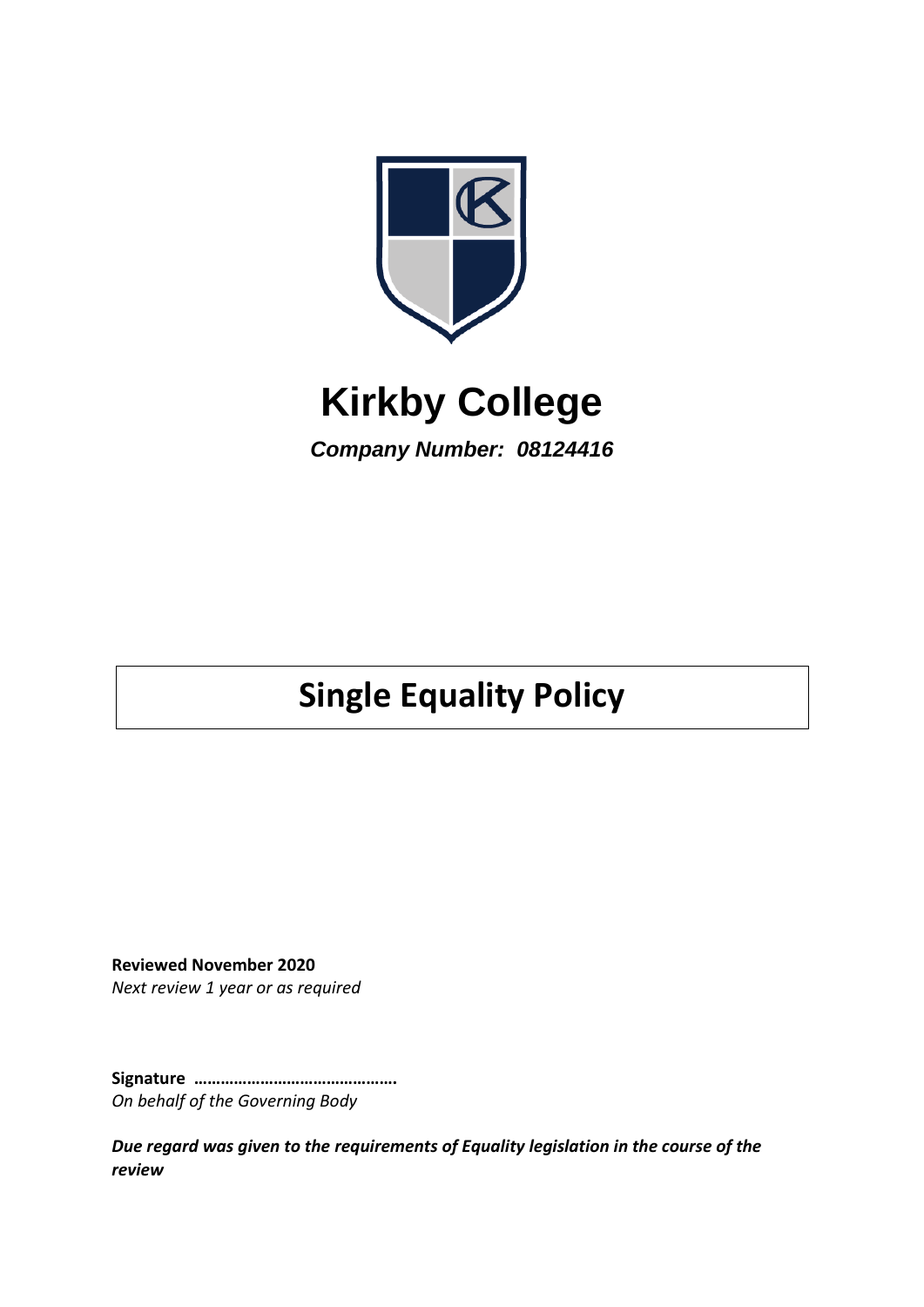| 8. Roles and responsibility 6. The Contract of the Contract of the Contract of the Contract of the Contract of the Contract of the Contract of the Contract of the Contract of the Contract of the Contract of the Contract of |  |
|--------------------------------------------------------------------------------------------------------------------------------------------------------------------------------------------------------------------------------|--|
|                                                                                                                                                                                                                                |  |
|                                                                                                                                                                                                                                |  |
|                                                                                                                                                                                                                                |  |
|                                                                                                                                                                                                                                |  |
|                                                                                                                                                                                                                                |  |
|                                                                                                                                                                                                                                |  |
|                                                                                                                                                                                                                                |  |
|                                                                                                                                                                                                                                |  |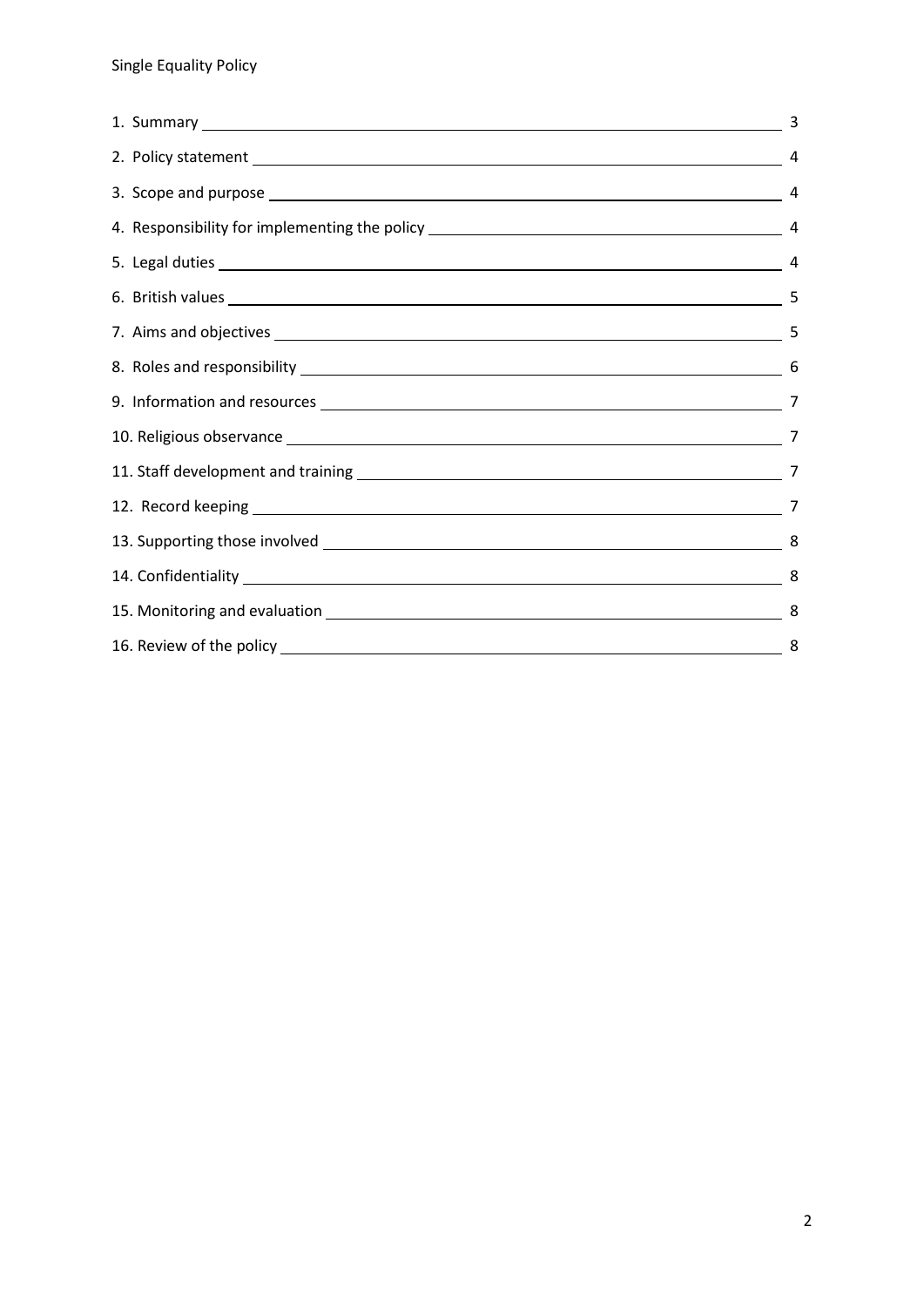# **1. Summary**

1.1 In developing an equality policy, Kirkby College Academy has been guided by the following principles:

- that all stakeholders are of equal value
- difference should be recognised and respected
- positive attitudes and relationships should be fostered, resulting in a shared sense of cohesion and belonging
- clear evidence of this policy in the practices of staff recruitment, retention and development
- the reduction and eventual removal of pre-existing inequalities and barriers
- wide consultation with, and involvement of, all stakeholders in the formulation of policy
- sound evidence is used as a base for our policy and practices
- objectives pertaining to this policy are specific and measurable over reasonable timescales

1.2 With regard to particular groups as described under Section 5.2 below, we will ensure that they are all treated of equal value. Treating people equally does not necessarily involve treating them the same. Our policies, procedures and activities will not discriminate, but will take account of differences of life-experience, outlook and background, and in the kinds of barrier and disadvantage that people may face in relation to their choices.

1.3 Additionally, we intend that our policies, procedures and activities should promote positive attitudes and interactions between people in these groups, leading to mutual respect and good relations between all, and with an absence of prejudice-related bullying and incidents.

1.4 Kirkby College Academy is committed to policies and procedures that benefit all employees, current and potential, in recruitment and promotion and their continuing professional development, and will take opportunities to maximise positive impact by reducing and removing inequalities and barriers that may already exist between people of these groups.

1.5 Kirkby College Academy will engage with a range of groups and individuals to ensure that those who are affected by a policy or activity are consulted and involved in the design of new policies, and in the review of existing ones, consulting and involving, wherever possible, members within these groups.

1.6 Kirkby College Academy intend that our policies and activities should benefit society as a whole, both locally and nationally, by fostering greater social cohesion between, and encouraging greater participation in public life of, people in these groups.

1.7 Kirkby College Academy, within the annual framework of improvement planning and processes of self-evaluation, will set out specific and measurable equality objectives that the Trust, it's employees and stakeholders shall pursue and review. The objectives which we identify will take into account national and local priorities, and available information as appropriate.

1.8 Kirkby College Academy will regularly review and renew this policy and our overarching statement pertaining to equality across all our organisation.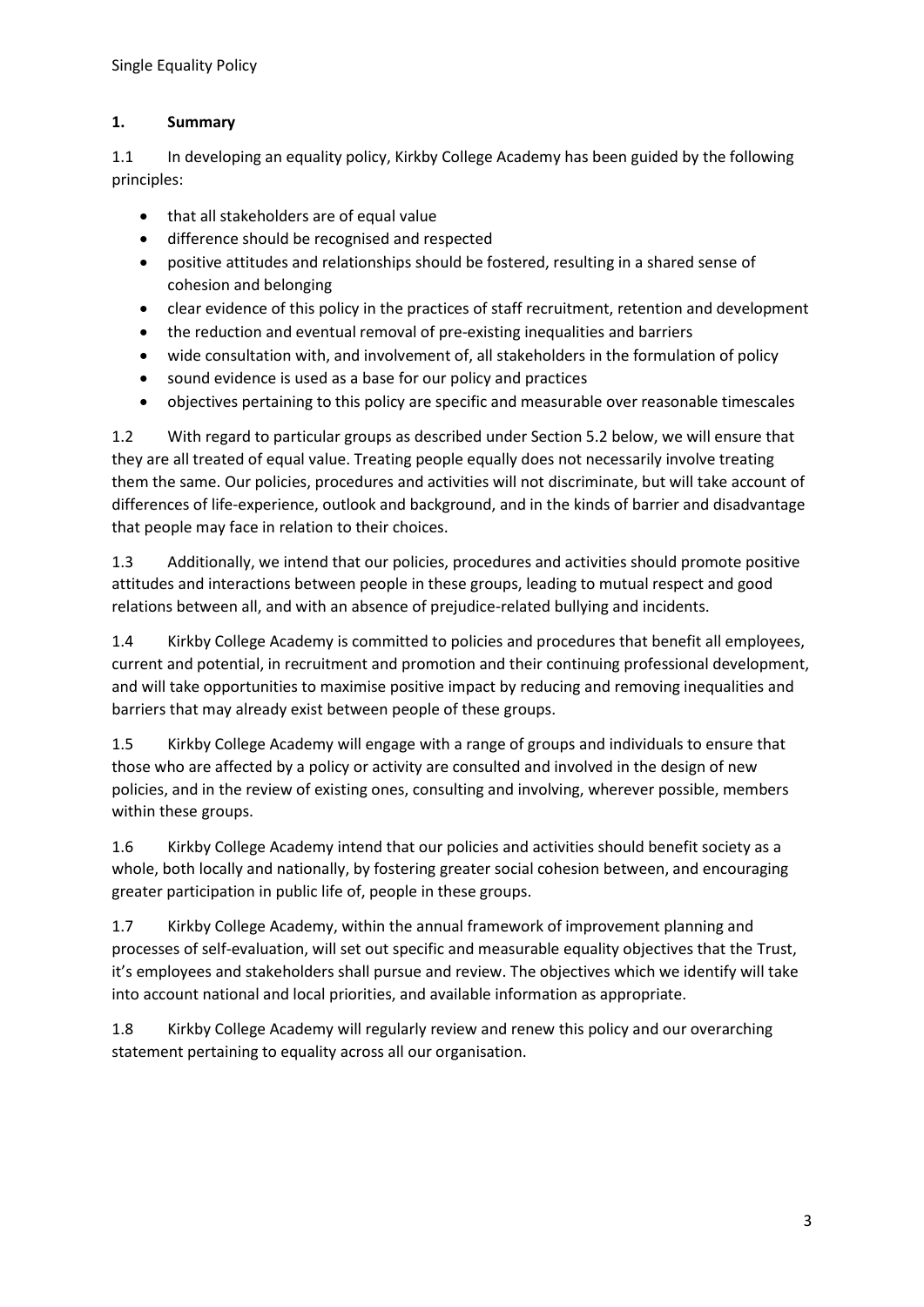## **2 Policy statement**

## 2.1 Introduction

The UK has specific legislation on equality that outlaw discrimination and offers protection and redress to employees and stakeholders, underpinned by core British values, individual freedom, belief in personal responsibility, and mutual respect and fairness.

2.2 This policy describes how Kirkby College Academy is meeting statutory duties in line with national guidance. It includes information about how the Academy complies with the Public Sector Equality Duty and provides guidance to staff and outside visitors about our approach to promoting equality.

## **3 Scope and purpose**

3.1 This policy applies to all stakeholders, students, employees, including volunteers, agency workers, consultants or self-employed contractors.

## **4 Responsibility for implementing the policy**

4.1 Kirkby College Academy has overall responsibility for the effective operation of this policy and for ensuring compliance with the relevant statutory framework. The Trust has delegated day-today responsibility for operating the policy and ensuring its maintenance and review to colleagues identified within the Academy.

#### **5 Legal duties**

5.1 As an organisation, we welcome our duties under the Equality Act 2010 to:

- Eliminate unlawful discrimination, harassment and victimisation
- Advance equality of opportunity between different groups
- Foster good relations between different groups

5.2 The Equality Act 2010 was introduced to ensure protection from discrimination, harassment and victimisation on the grounds of specific protected characteristics. A protected characteristic under the Act covers the groups listed below:

- Age
- Disability
- Race
- Religion and belief
- Sex (including issues of transgender)
- Gender reassignment
- Sexual orientation
- Marriage and Civil Partnership (for employees)
- Maternity and pregnancy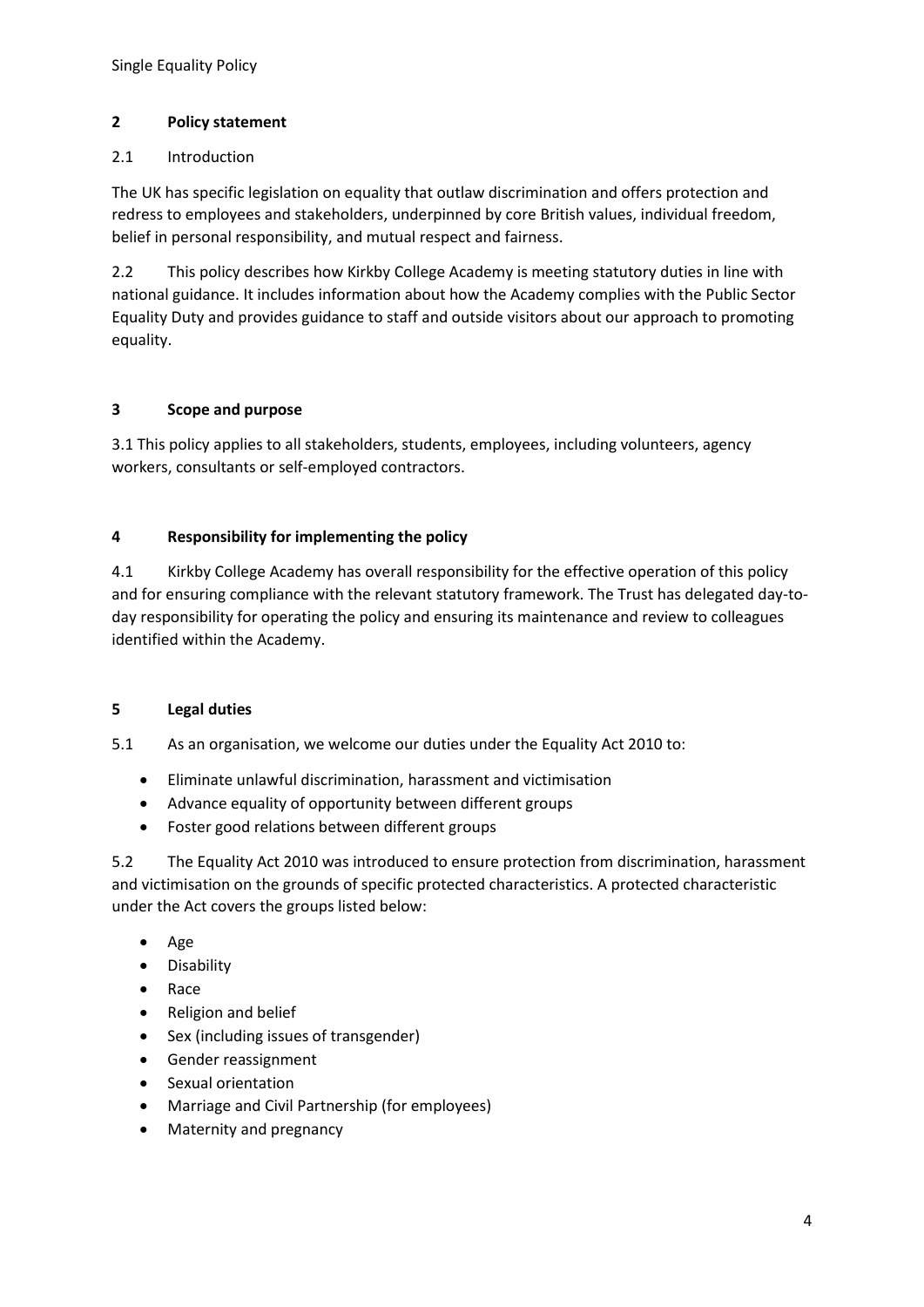## **6 British values**

6.1 Equality and diversity are embodied in the aims published by Kirkby College Academy. All who work in the Trust will aim to promote the spiritual, moral, cultural, mental and physical development of all students and to prepare them for the opportunities, responsibilities and experiences of life in a world where we value individual liberty, democracy, the law, mutual respect and tolerance. Our students will meet, live and work with people of different cultures, religions, languages and ethnic origins. We are committed to providing equal opportunities for all and recognise that preparation for life in a diverse society is relevant to everyone.

6.2 In addition, these British values are also promoted at various times in and across the curriculum throughout the year. The curriculum offer in Kirkby College Academy is broad and balanced, complies with current legislation, and provides a wide range of subjects to prepare students for the opportunities, responsibilities and experiences of life in Modern Britain. It actively promotes fundamental British values, and extends beyond the classroom via a wide range of visits and experiences, engaging them in extracurricular activity and volunteering in the local community, and promoting tolerance of and respect for people of all faiths, cultures, and lifestyles through effective spiritual, moral social and cultural development. It is supported by a well-rounded programme of assemblies and tutorials which offer clear guidance about the aforementioned values.

# **7 Aims and objectives**

7.1 Kirkby College Academy is committed to equal opportunities and to preventing discrimination, victimisation, and harassment. In particular:

- no employee, volunteer, student, governor, parent or any other stakeholder shall suffer discrimination on the grounds of their sex, race, age, religion, sexual orientation or disability. (Discrimination)
- no employee, volunteer, student, governor, parent or any other stakeholder will be treated less favourably because of exercising his or her statutory rights. (Victimisation)
- no employee, volunteer, student, governor, parent or any other stakeholder will be subjected to unwanted, unwelcome, upsetting or embarrassing behaviours based on their sex, race, age, religion, sexual orientation or disability. (Harassment)
- it is the responsibility of all staff, students, and governors at every level of Kirkby College Academy to adhere to this Equal Opportunities Policy and to ensure it is effective
- Kirkby College Academy will provide a friendly and secure environment for all
- every student should have the opportunity for full involvement in academy activities
- the contributions of all members of the academy, students, teaching and support staff should be valued and respected
- no form of harassment, whether religious, racial, sexual or any other sort will be accepted
- Kirkby College Academy will show due regard for the principles of equal opportunities in the selection, promotion, deployment and training of staff
- resources should be free of inappropriate stereotypes, and, where appropriate, selected with a view to promoting the ethos of equal opportunities and to reflect the pluralism of society
- all students should have equal opportunity to study any area of the curriculum to the level that best suits their ability and should be encouraged to take a full and active part in lessons
- the whole curriculum should take account of the issues of equal opportunities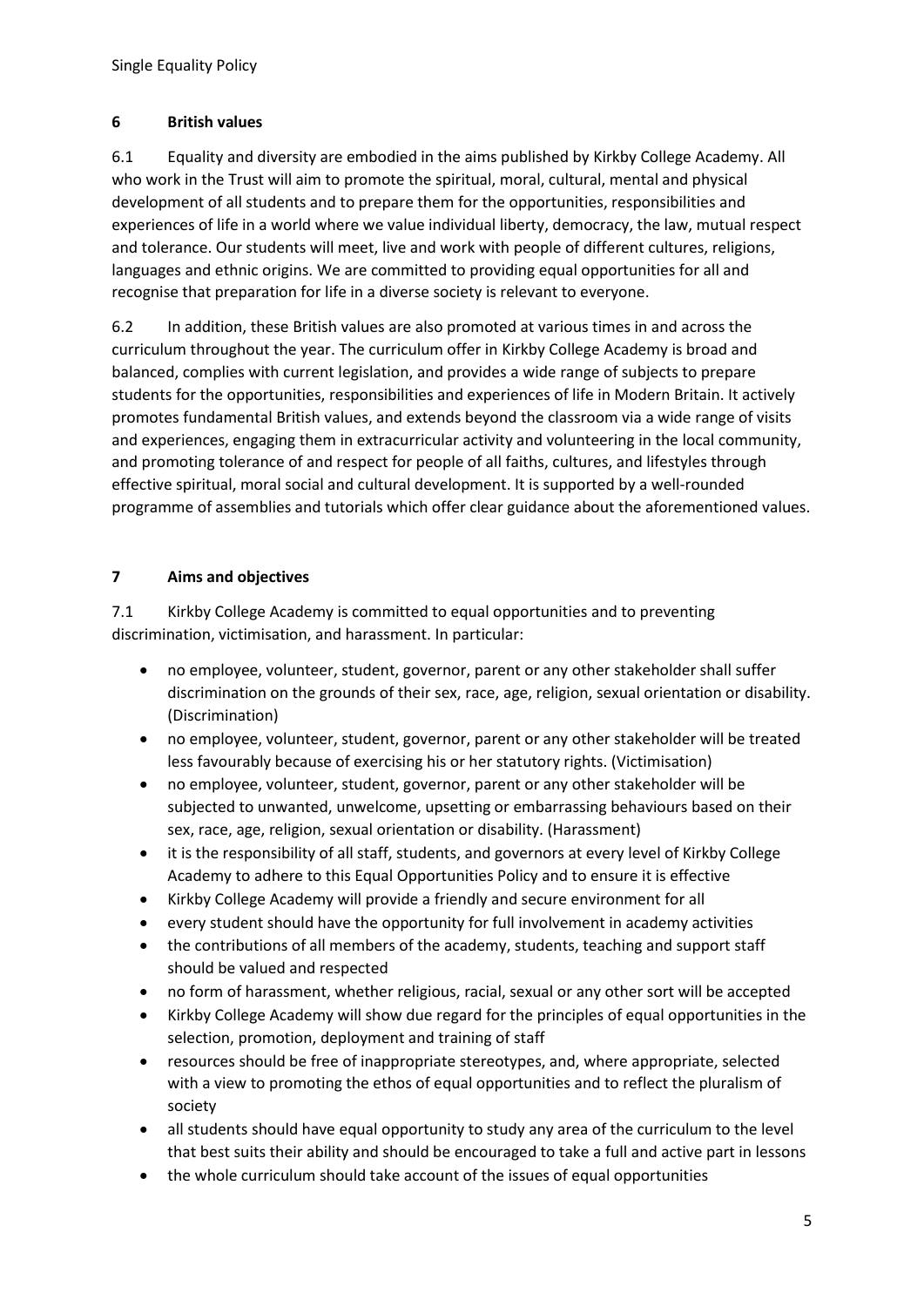- 7.2 To achieve our aims we will:
	- publish and share our policy with all stakeholders of the Kirkby College community to show compliance with the Equality Duty
	- reinforce our ethos of the value we place upon equality and diversity
	- analyse appropriate data to ensure compliance with legislation
	- challenge inappropriate behaviour that does not fulfil any equality commitment.

## 7.3 Success criteria

- students are aware of the impact of prejudice and understand their responsibility to prevent it
- staff are aware of the Single Equality Policy
- data is collated and analysed to monitor equality
- incidents are logged and reported
- Kirkby College Academy equality objectives are published at least once every 4 years, ensuring they are specific and measurable

#### **8 Roles and responsibility**

8.1 Promoting equality is the responsibility of all employees within Kirkby College Academy and other stakeholders.

8.2 Kirkby College Academy is responsible for ensuring that legislation relevant to this policy is complied with, and that this policy and its related procedures and action plans are implemented.

8.3 The Headteacher of Kirkby College Academy is responsible for the local implementation of this policy, ensuring that:

- all staff are aware of their responsibilities
- all staff are given appropriate training and support
- appropriate action is taken in cases of unlawful discrimination

8.4 A designated, senior member of staff within the Academy will:

- have day to day responsibility for co-ordinating implementation of the policy, providing regular reports on its progress and any significant incidents
- ensure the principles within this policy are embedded, integral to, and encompassed within all other policies at the Academy
- ensure effectiveness of the policy by being involved in an annual review with the Assistant Headteacher for Personal Development
- review the Academy response to all allegations of inequality with regard to any of the protected characteristics of the Equality Act 2010

8.5 All staff are expected to:

- promote an inclusive and collaborative ethos in and around the Academy
- deal with, and report, any prejudice-related incidents that occur
- plan and deliver curricular lessons that reflect the objectives in paragraph 6
- support students for whom English is an additional language (EAL)
- support students and staff who may have social, emotional, mental health concerns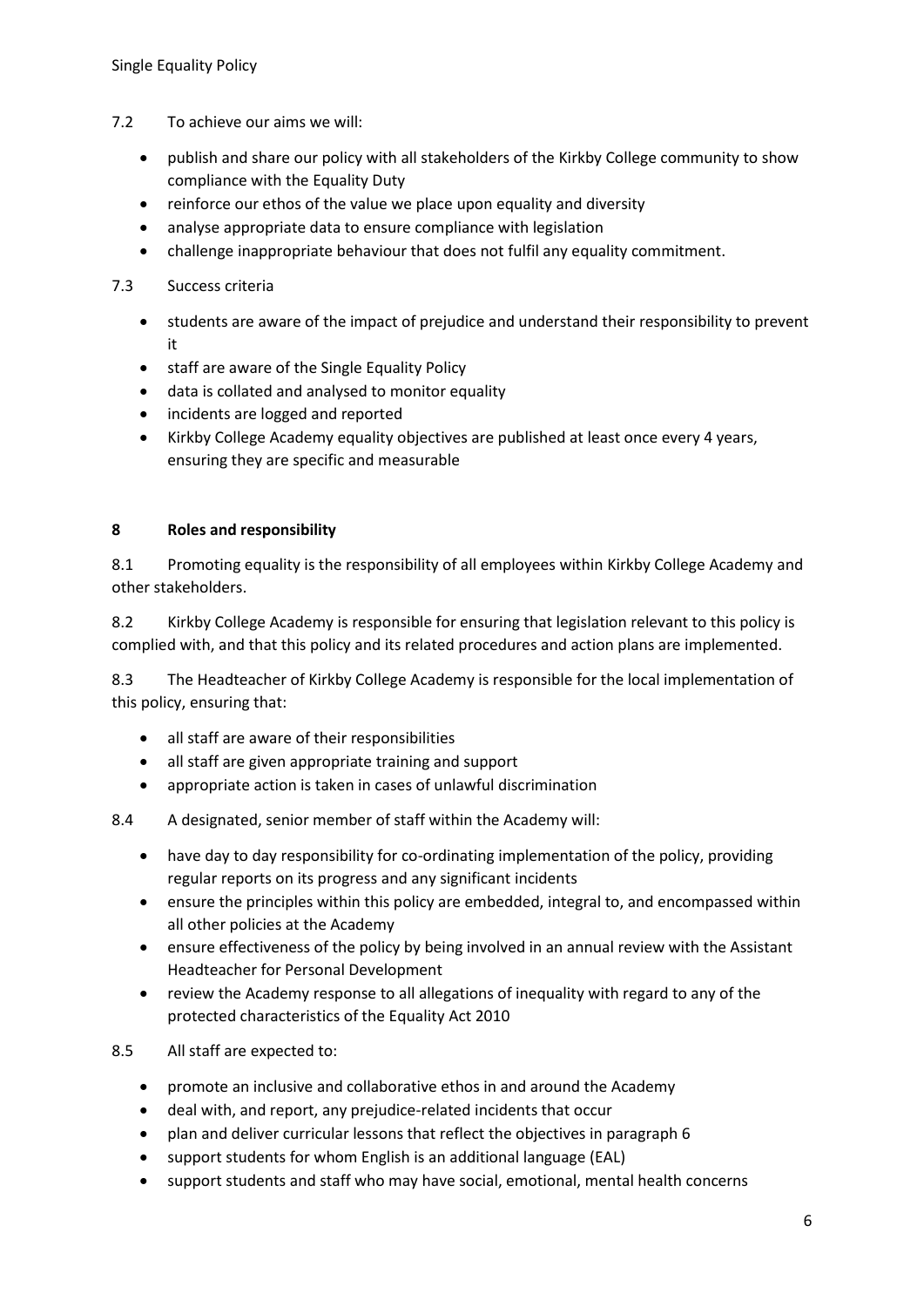- support students and staff who may fall under the areas covered in paragraph 6 and 7 of this policy
- keep up to date with equalities legislation relevant to their work

8.6 Students are expected to:

- treat each other with respect and courtesy
- explore and value diversity with a healthy and positive approach
- speak out if they witness or are subject to any inappropriate language or behaviour, or feel that they have been treated unfairly

#### **9 Information and resources**

9.1 We ensure that the content of this policy is known to all employees and governors of Kirkby College Academy and, as appropriate, to all students and their parents and carers.

9.2 All employees and governors have access to a selection of resources which discuss and explain concepts of equality, diversity and community cohesion in appropriate detail.

#### **10 Religious observance**

10.1 We respect the religious beliefs and practice of all employees, students and parents/carers, and comply with reasonable requests relating to religious observance and practice.

#### **11 Staff development and training**

11.1 We ensure that all Kirkby College Academy employees receive appropriate training and opportunities for professional development, both as individuals and as cohorts.

#### **12 Record keeping**

12.1 Detailed records will be made to include decisions, action taken and the reasons for these. All records will be retained securely as mentioned above. Whilst we acknowledge that such allegations (as all others) may be false, malicious or misplaced, we also acknowledge that they may be founded. It is therefore essential that all allegations be investigated properly and in line with agreed procedures. The following definitions will be used to determine the outcome of any alleged allegation – which will follow the protocol and policy laid out in the Kirkby College Academy's 'Concerns and Complaints' Policy document:

- Substantiated: sufficient evidence to prove the allegation
- Malicious: sufficient evidence to disprove the allegation and there has been a deliberate act to deceive
- False: sufficient evidence to disprove the allegation
- Unsubstantiated: insufficient evidence to either prove or disprove the allegation. The term, therefore, does not imply guilt or innocence
- Unfounded: no evidence or proper basis which supports the allegations being made.